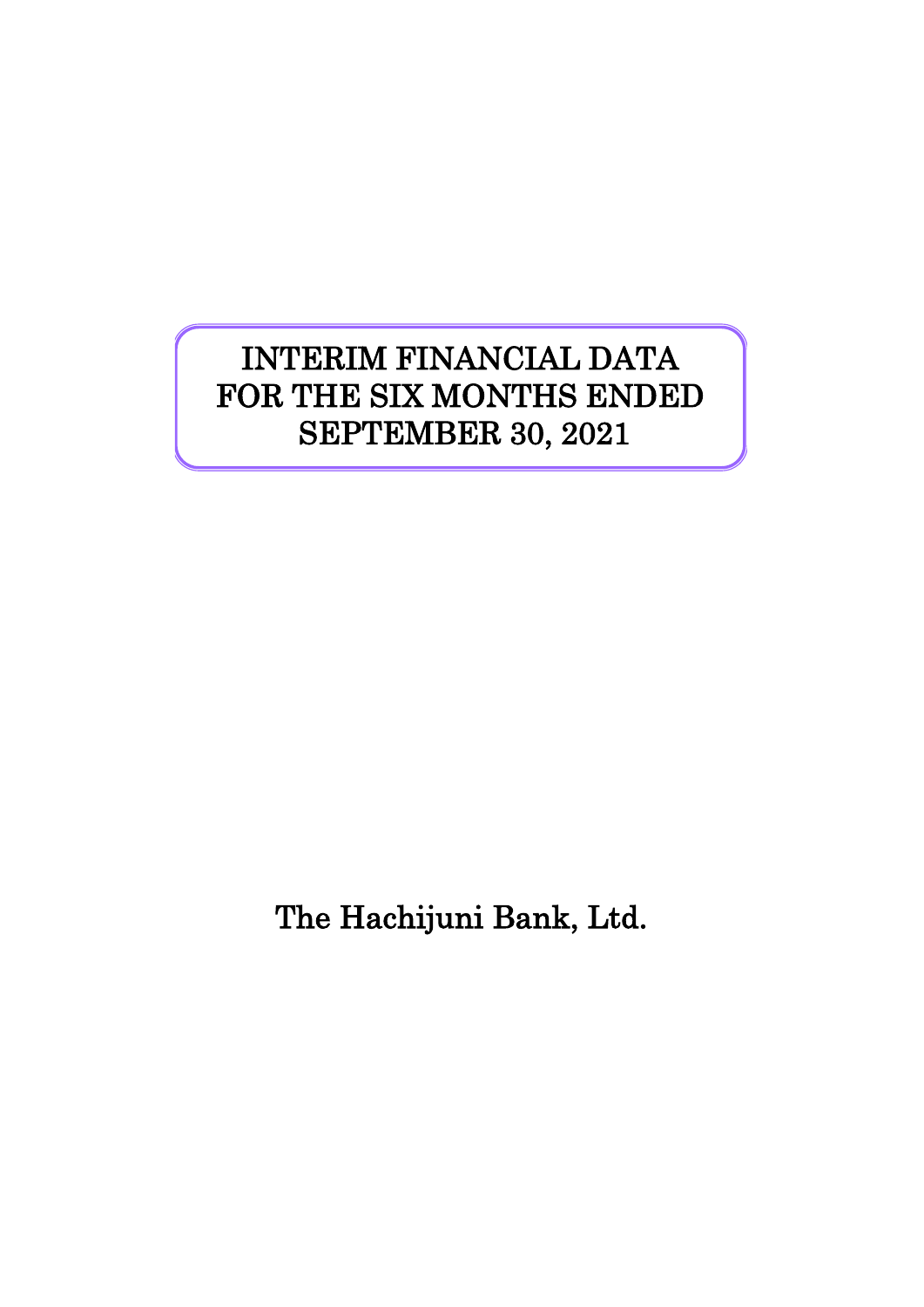### Ⅰ FINANCIAL REVIEW (The first half fiscal year ended September 30, 2021)

### 1.Breakdown of income

| <consolidated></consolidated>                    |                              |                    | (Units: 1 million yen)       |
|--------------------------------------------------|------------------------------|--------------------|------------------------------|
|                                                  | First half of<br>FY 2021 (A) | Inc/Dec<br>$(A-B)$ | First half of<br>FY 2020 (B) |
| Consolidated gross business profit               | 47,405                       | (1,197)            | 48,603                       |
| Profit on interest                               | 35,110                       | (661)              | 35,772                       |
| Profit on fees and commissions                   | 8,335                        | 782                | 7,552                        |
| Trading account profit                           | 1,233                        | (63)               | 1,296                        |
| Profit from other business transactions          | 2,726                        | (1,255)            | 3,981                        |
| General & administrative expenses                | 27,335                       | (2,295)            | 29,631                       |
| Credit related expenses                          | (1,894)                      | (8,238)            | 6,344                        |
| Ordinary profit                                  | 22,141                       | 10,529             | 11,612                       |
| Extraordinary gains (losses)                     | (178)                        | 61                 | (239)                        |
| Profit before income taxes                       | 21,963                       | 10,590             | 11,372                       |
| Total income taxes                               | 6,407                        | 3,219              | 3,187                        |
| Profit                                           | 15,555                       | 7,371              | 8,184                        |
| Profit attributable to non-controlling interests | 122                          | 101                | 21                           |
| Profit attributable to owners of the parent      | 15,433                       | 7,269              | 8,163                        |

(Number of Consolidated Companies)

| Number of consolidated subsidiaries                    |                          |   |  |
|--------------------------------------------------------|--------------------------|---|--|
| Number of companies accounted for by the equity method | $\overline{\phantom{a}}$ | _ |  |





1.250 times = target ratio of the mediumterm management target

Note: The ratio of 9/18 was lower than 1 time because non-consolidated extraordinary gains (1.6 billion yen) which arose from the merger with our subsidiary (Hachijuni Business Service Co., Ltd.) wasn't recognized as part of consolidated profits.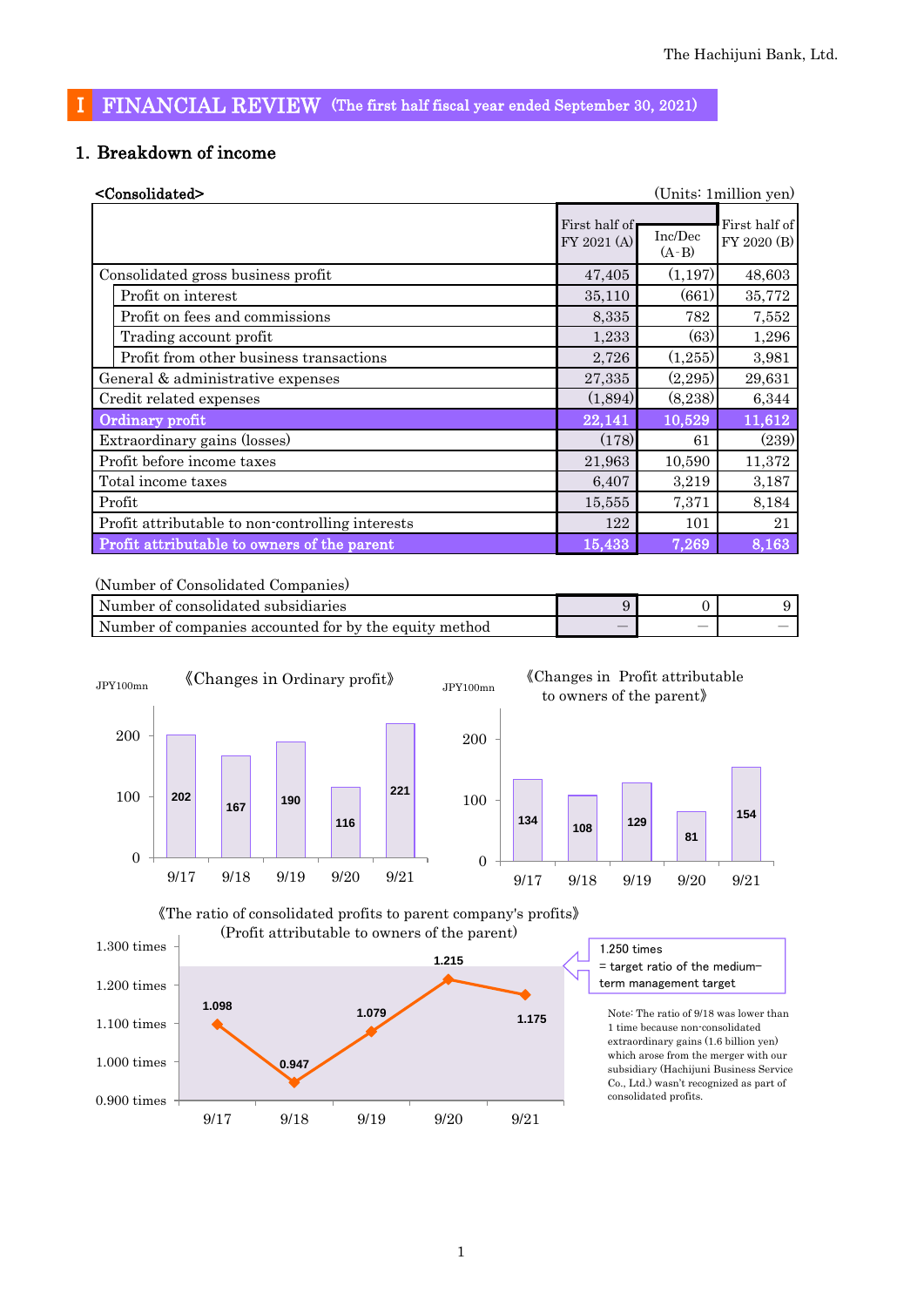| <non-consolidated></non-consolidated>                                                     |                |                              |                    | (Units: 1 million yen)       |
|-------------------------------------------------------------------------------------------|----------------|------------------------------|--------------------|------------------------------|
|                                                                                           |                | First half of<br>FY 2021 (A) | Inc/Dec<br>$(A-B)$ | First half of<br>FY 2020 (B) |
| Gross business profit                                                                     | A              | 41,186                       | (1,592)            | 42,779                       |
| Profit on interest                                                                        |                | 35,041                       | (698)              | 35,740                       |
| Profit on fees and commissions                                                            |                | 5,135                        | 473                | 4,662                        |
| Trading account profit                                                                    |                | 11                           | (71)               | 83                           |
| Profit from other business transactions                                                   |                | 996                          | (1,296)            | 2,293                        |
| Gains (losses) related to bonds                                                           | B              | 632                          | (1, 427)           | 2,060                        |
| General & administrative expenses                                                         | $\mathcal{C}$  | 25,764                       | (593)              | 26,358                       |
| Personnel expenses                                                                        |                | 13,203                       | (495)              | 13,699                       |
| Non personnel expenses                                                                    |                | 10,643                       | (32)               | 10,675                       |
| <b>Actual net business profit</b>                                                         | $A-C$          | 15,422                       | (998)              | 16,421                       |
| Core net business profit                                                                  | $A-B-C$        | 14,789                       | 429                | 14,360                       |
| Core net business profit excluding gains (losses)<br>on cancellation of investment trusts |                | 15,083                       | 1,578              | 13,505                       |
| Transfer to general reserve for possible loan losses                                      | D              |                              | (1,000)            | 1,000                        |
| Net business profit                                                                       | $A-C-D$        | 15,422                       | $\mathbf{1}$       | 15,420                       |
| Net gains (losses) related to equity securities                                           | E              | 1,343                        | 822                | 521                          |
| Profit (loss) on money held in trust                                                      |                | 485                          | 1,446              | (961)                        |
| Disposal of nonperforming loans                                                           | $\overline{F}$ | (1)                          | (5,027)            | 5,026                        |
| Transfer to specific reserve                                                              |                |                              | (4,710)            | 4,710                        |
| Reversal of allowance for loan losses                                                     | $G = a + b$    | 1,760                        | 1,760              |                              |
| Reversal of general reserve                                                               | a              | 527                          | 527                |                              |
| Reversal of specific reserve                                                              | $\mathbf b$    | 1,232                        | 1,232              |                              |
| Recoveries of written-off claims                                                          | H              | 6                            | (68)               | 74                           |
| Ordinary profit                                                                           |                | 18,522                       | 9,175              | 9,346                        |
| Extraordinary gains (losses)                                                              |                | (177)                        | 30                 | (208)                        |
| Profit before income taxes                                                                |                | 18,344                       | 9,206              | 9,138                        |
| Total income taxes                                                                        |                | 5,216                        | 2,791              | 2,424                        |
| Profit                                                                                    |                | 13,128                       | 6,414              | 6,714                        |
| Profit(losses) related to securities                                                      | $B + E$        | 1,976                        | (605)              | 2,581                        |
| Credit related expenses                                                                   | $D+F-G-H$      | (1,767)                      | (7, 720)           | 5,952                        |



9/17 9/18 9/19 9/20 9/21

《Changes in Core net business profit and Actual net business profit》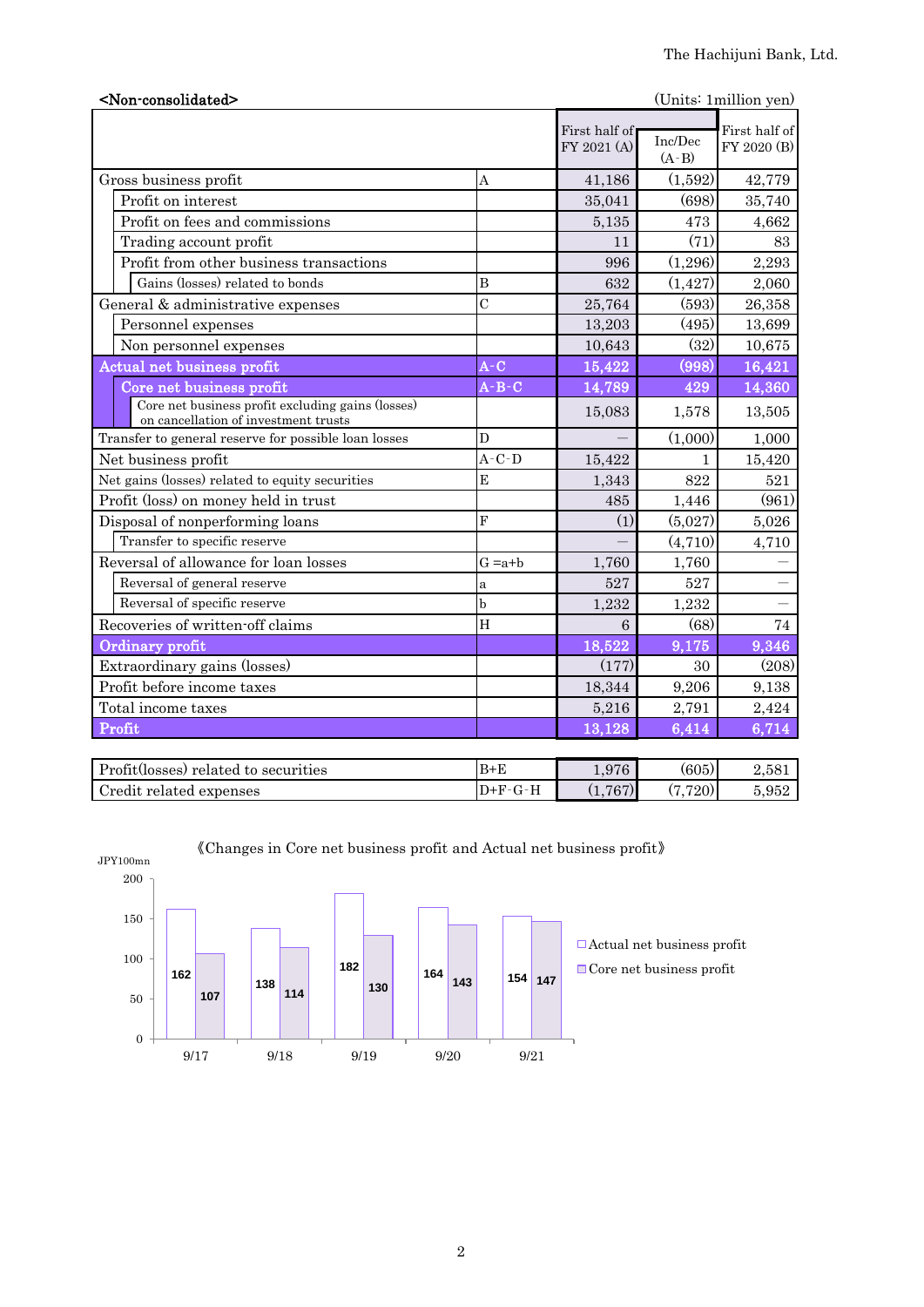



#### 2.Major accounts

| Loans <non-consolidated></non-consolidated>                          |                              |                    |                    |                | (Units: 100 million yen)     |
|----------------------------------------------------------------------|------------------------------|--------------------|--------------------|----------------|------------------------------|
|                                                                      | First half of<br>FY 2021 (A) | Inc/Dec<br>$(A-B)$ | Inc/Dec<br>$(A-C)$ | FY 2020<br>(B) | First half of<br>FY 2020 (C) |
| For all offices (outstanding balance as of the<br>end of the period) | 57,594                       | 1,718              | 1,942              | 55,875         | 55,652                       |
| Loans to general corporations                                        | 33,199                       | 305                | 569                | 32,893         | 32,629                       |
| Loans to consumers                                                   | 13,011                       | 310                | 464                | 12,700         | 12,547                       |
| Housing related loans thereof                                        | 12,325                       | 329                | 517                | 11,996         | 11,808                       |
| Others                                                               | 11,383                       | 1,102              | 908                | 10,281         | 10,474                       |
| For all offices (average balance of the<br>period)                   | 56,612                       | 449                | 657                | 56,162         | 55,954                       |
| Loans to general corporations                                        | 33,395                       | 170                | 270                | 33,224         | 33,124                       |
| Loans to consumers                                                   | 12,821                       | 283                | 338                | 12,538         | 12,482                       |
| Others                                                               | 10,395                       | $\left( 4\right)$  | 48                 | 10,399         | 10,347                       |

- ■Others 《Changes in loans》
- Consumer loans
- General loans outside Nagano Prefecture
- General loans in Nagano Prefecture



#### 《Changes in consumer loans》



#### $\Box$  Others  $\Box$  Housing related loans

3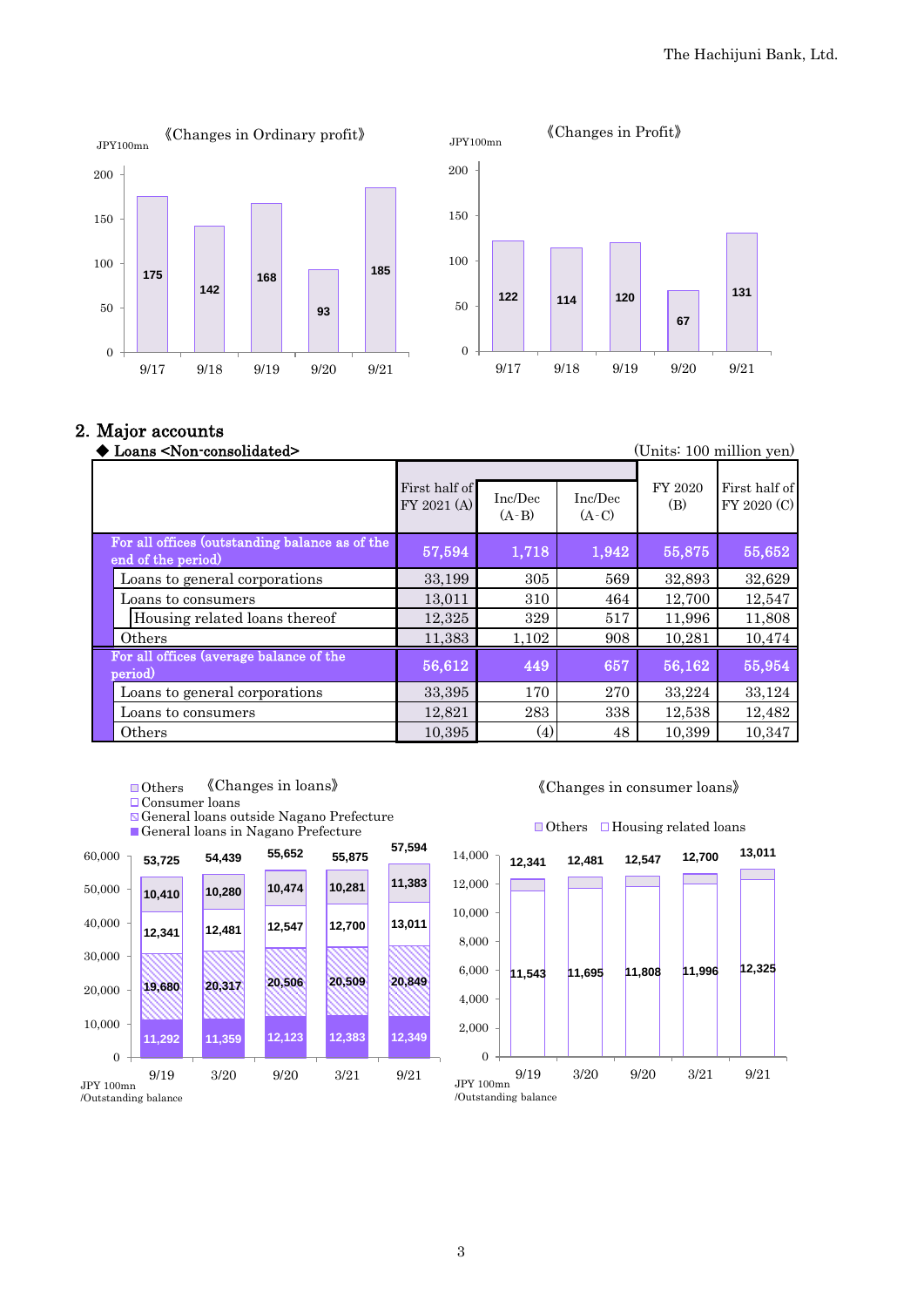| Securities <non-consolidated></non-consolidated>                     |                              |                    |                    |                | (Units: 100 million yen)     |
|----------------------------------------------------------------------|------------------------------|--------------------|--------------------|----------------|------------------------------|
|                                                                      | First half of<br>FY 2021 (A) | Inc/Dec<br>$(A-B)$ | Inc/Dec<br>$(A-C)$ | FY 2020<br>(B) | First half of<br>FY 2020 (C) |
| For all offices (outstanding balance as of the<br>end of the period) | 31,627                       | (1,711)            | 1,244              | 33,338         | 30,382                       |
| Bonds                                                                | 18,782                       | (1,520)            | (40)               | 20,302         | 18,822                       |
| JGB thereof                                                          | 10,534                       | (1,276)            | (23)               | 11,811         | 10,557                       |
| <b>Stocks</b>                                                        | 5,215                        | 156                | 1,147              | 5,058          | 4,067                        |
| Foreign securities                                                   | 4,881                        | (341)              | (57)               | 5,223          | 4,939                        |
| Others                                                               | 2,747                        | (6)                | 194                | 2,754          | 2,552                        |
| For all offices (average balance of the<br>period)                   | 28,285                       | 382                | 699                | 27,902         | 27,586                       |
| <b>Bonds</b>                                                         | 19,549                       | 212                | 451                | 19,337         | 19,098                       |
| JGB thereof                                                          | 11,150                       | 169                | 448                | 10,981         | 10,702                       |
| <b>Stocks</b>                                                        | 1,218                        | (4)                | 46                 | 1,223          | 1,172                        |
| Foreign securities                                                   | 4,926                        | 10                 | (29)               | 4,916          | 4,956                        |
| Others                                                               | 2,590                        | 165                | 231                | 2,424          | 2,359                        |



#### ◆ Valuation gains (losses) <Non-consolidated> (Units: 100 million yen) As of September 30, 2021 Change from March 31, 2021 Other securities 155 Stocks 6 4,022 121 4,028 6 Bonds 201 80 262 60 Others 219 48 308 88 Valuation gains (losses) Valuation gains Valuation losses



《Changes in Valuation gains (losses) and Nikkei Stock Average》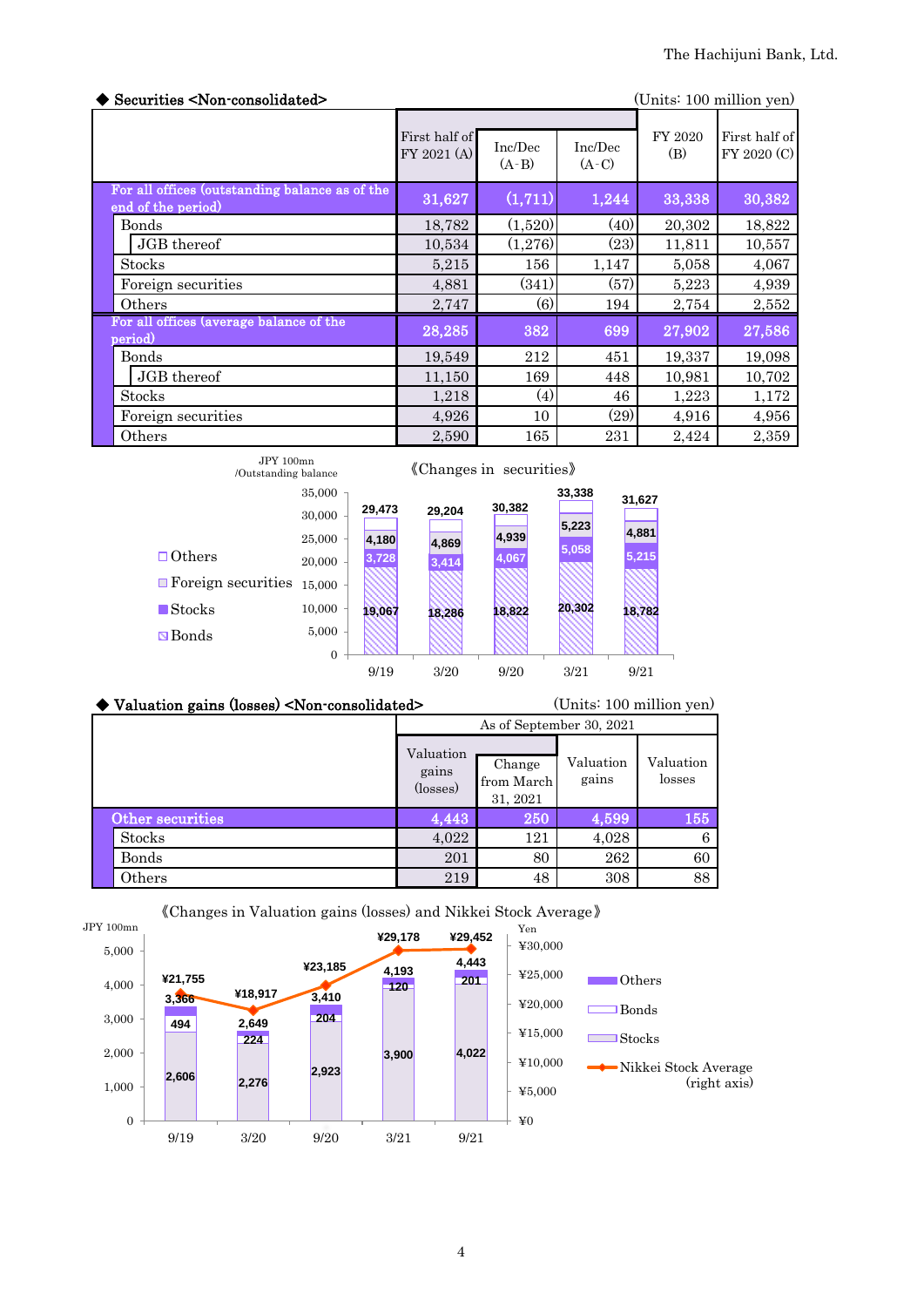| Deposits <non-consolidated><br/>(Units: 100 million yen)</non-consolidated> |                              |                    |                    |                |                              |
|-----------------------------------------------------------------------------|------------------------------|--------------------|--------------------|----------------|------------------------------|
|                                                                             | First half of<br>FY 2021 (A) | Inc/Dec<br>$(A-B)$ | Inc/Dec<br>$(A-C)$ | FY 2020<br>(B) | First half of<br>FY 2020 (C) |
| For all offices (outstanding balance as of the<br>end of the period)        | 77,652                       | 944                | 4,597              | 76,707         | 73,055                       |
| Individuals                                                                 | 52,318                       | 1,188              | 2,485              | 51,129         | 49,833                       |
| Corporations                                                                | 19,992                       | 386                | 1,293              | 19,606         | 18,698                       |
| Others                                                                      | 5,341                        | (629)              | 818                | 5,971          | 4,522                        |
| For all offices (average balance of the<br>period)                          | 77,458                       | 4,047              | 5,274              | 73,411         | 72,183                       |
| Individuals                                                                 | 51,806                       | 1,948              | 2,673              | 49,858         | 49,133                       |
| Corporations                                                                | 20,582                       | 1,524              | 2,147              | 19,058         | 18,435                       |
| Others                                                                      | 5,068                        | 574                | 453                | 4.494          | 4,615                        |



## ◆ Personal financial assets deposited <Non-consolidated>
(Units: 100 million yen)

| As of                                               |                           |                    |                    | As of March  | As of                     |
|-----------------------------------------------------|---------------------------|--------------------|--------------------|--------------|---------------------------|
|                                                     | September<br>30, 2021 (A) | Inc/Dec<br>$(A-B)$ | Inc/Dec<br>$(A-C)$ | 31, 2021 (B) | September<br>30, 2020 (C) |
| Total (outstanding balance)                         | 54,552                    | 1,318              | 2,793              | 53,233       | 51,758                    |
| Yen deposits                                        | 52,161                    | 1,195              | 2,482              | 50,965       | 49,678                    |
| Investment type products                            | 2,391                     | 122                | 311                | 2,268        | 2,079                     |
| Foreign currency deposits                           | 157                       | (7)                | $\overline{2}$     | 164          | 154                       |
| Investment trusts                                   | 1,705                     | 106                | 250                | 1,599        | 1,455                     |
| Public bonds (Government bonds,<br>and other bonds) | 527                       | 23                 | 58                 | 504          | 469                       |

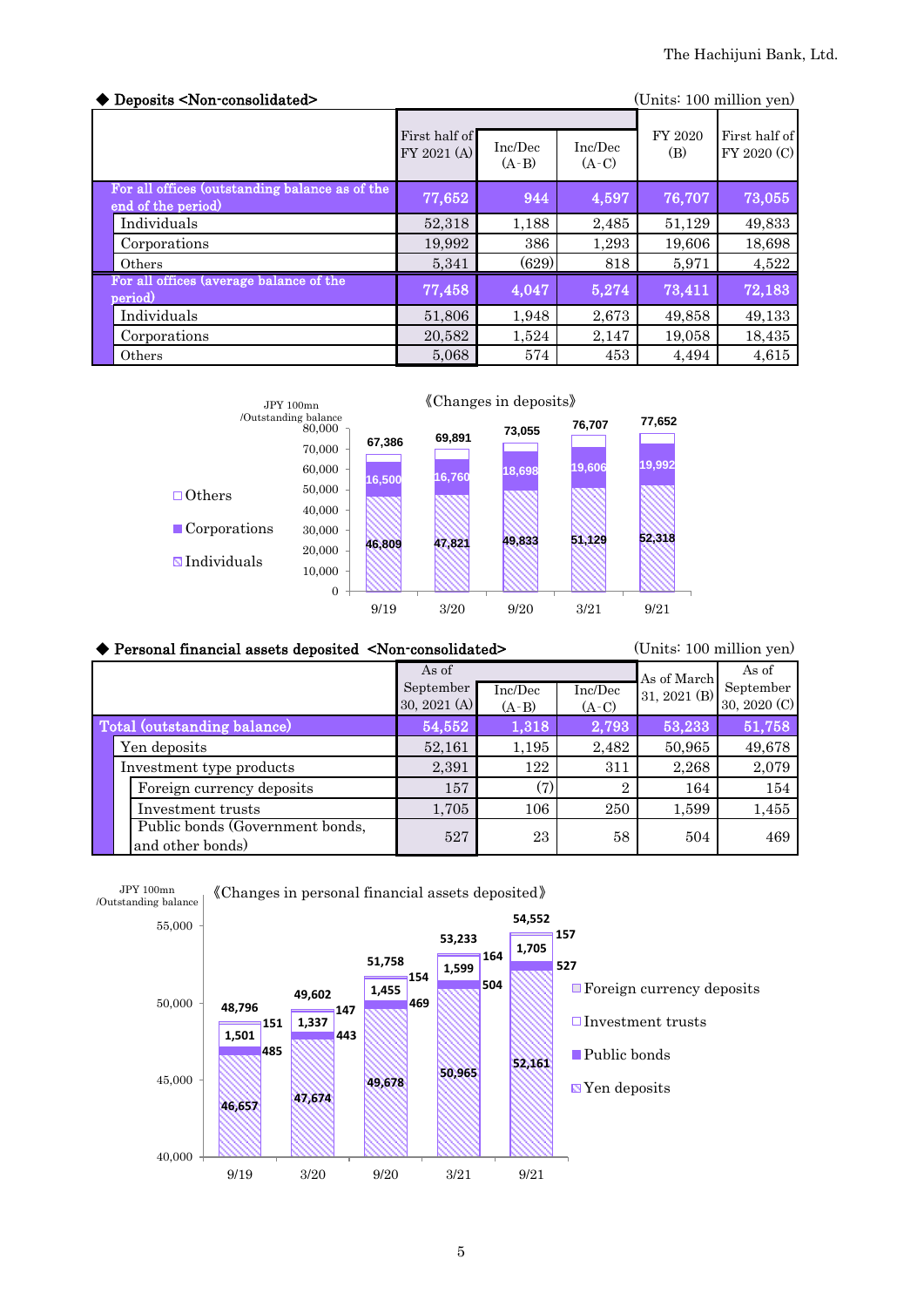#### 3. Financial soundness

## ◆ Disclosure of loans based on the Financial Revitalization Law

| <non-consolidated></non-consolidated> |              |         |         | (Units: 100 million yen, $\%$ ) |              |
|---------------------------------------|--------------|---------|---------|---------------------------------|--------------|
|                                       | As of        |         |         | As of March                     | As of        |
|                                       | September    | Inc/Dec | Inc/Dec | 31, 2021 (B)                    | September    |
|                                       | 30, 2021 (A) | $(A-B)$ | $(A-C)$ |                                 | 30, 2020 (C) |
| Total                                 | 994          | (16)    | 57      | 1,011                           | 936          |
| Bankrupt and quasi-bankrupt assets    | 67           | (48)    | (11)    | 116                             | 79           |
| Doubtful assets                       | 692          | 52      | 88      | 639                             | 604          |
| Substandard assets                    | 234          | (19)    | (18)    | 254                             | 252          |
| As a percentage of total credits      | 1.69         | (0.09)  | 0.04    | 1.78                            | 1.65         |

《Changes in nonperforming loans (loans based on the Financial Revitalization Law)》



#### ◆ Capital ratio (Basel Ⅲ standards) <Consolidated>

|                                           |                | As of<br>September<br>30, 2021 (A) | Inc/Dec<br>$(A-B)$ | Inc/Dec<br>$(A-C)$       | As of March<br>$31, 2021$ (B) | As of<br>September<br>30, 2020 (C) |
|-------------------------------------------|----------------|------------------------------------|--------------------|--------------------------|-------------------------------|------------------------------------|
| Total capital ratio                       | A/D            | 20.39%                             | $(0.30\%)$         | (0.15%)                  | 20.69%                        | 20.54%                             |
| Tier1 capital ratio                       | B/D            | 20.39%                             | $(0.30\%)$         | $(0.15\%)$               | 20.69%                        | 20.54%                             |
| Common Equity Tier1 capital ratio $ C/D $ |                | 20.39%                             | $(0.30\%)$         | (0.15%)                  | 20.69%                        | 20.54%                             |
|                                           |                |                                    |                    | (Units: 100 million yen) |                               |                                    |
| Total capital                             | А              | 8,510                              | 74                 | 853                      | 8,435                         | 7,656                              |
| Tier1 capital                             | B              | 8,510                              | 74                 | 853                      | 8,435                         | 7,656                              |
| Common Equity Tier1 capital               | IС             | 8,510                              | 74                 | 853                      | 8,435                         | 7,656                              |
| Risk weighted assets                      | D              | 41,718                             | 958                | 4,442                    | 40,760                        | 37,276                             |
| Required capital                          | $D \times 8\%$ | 3,337                              | 76                 | 355                      | 3,260                         | 2,982                              |

#### <Non-consolidated>

|                                   |                | As of<br>September<br>30, 2021 $(A)$ | $\overline{\text{Inc}/\text{Dec}}$<br>$(A-B)$ | Inc/Dec<br>$(A-C)$ | As of March<br>31, 2021 (B) | As of<br>September<br>30, 2020 (C) |
|-----------------------------------|----------------|--------------------------------------|-----------------------------------------------|--------------------|-----------------------------|------------------------------------|
| Total capital ratio               | a/d            | 19.05%                               | (0.25%)                                       | $(0.04\%)$         | 19.30%                      | 19.09%                             |
| Tier1 capital ratio               | b∕d            | 19.05%                               | (0.25%)                                       | $(0.04\%)$         | 19.30%                      | 19.09%                             |
| Common Equity Tier1 capital ratio | c/d            | 19.05%                               | (0.25%)                                       | $(0.04\%)$         | 19.30%                      | 19.09%                             |
|                                   |                |                                      |                                               |                    | (Units: 100 million yen)    |                                    |
| Total capital                     | a              | 7,814                                | 51                                            | 792                | 7,763                       | 7,021                              |
| Tier1 capital                     | b              | 7,814                                | 51                                            | 792                | 7,763                       | 7,021                              |
| Common Equity Tier1 capital       | c              | 7,814                                | 51                                            | 792                | 7,763                       | 7,021                              |
| Risk weighted assets              | d              | 41,020                               | 815                                           | 4,246              | 40,205                      | 36,774                             |
| Required capital                  | $d \times 8\%$ | 3,281                                | 65                                            | 339                | 3,216                       | 2,941                              |

Note: In the above Risk weighted assets calculation, credit risk assets was based on The Foundation Internal Ratings-Based Approach and operational risk amount was based on The Standardized Approach.